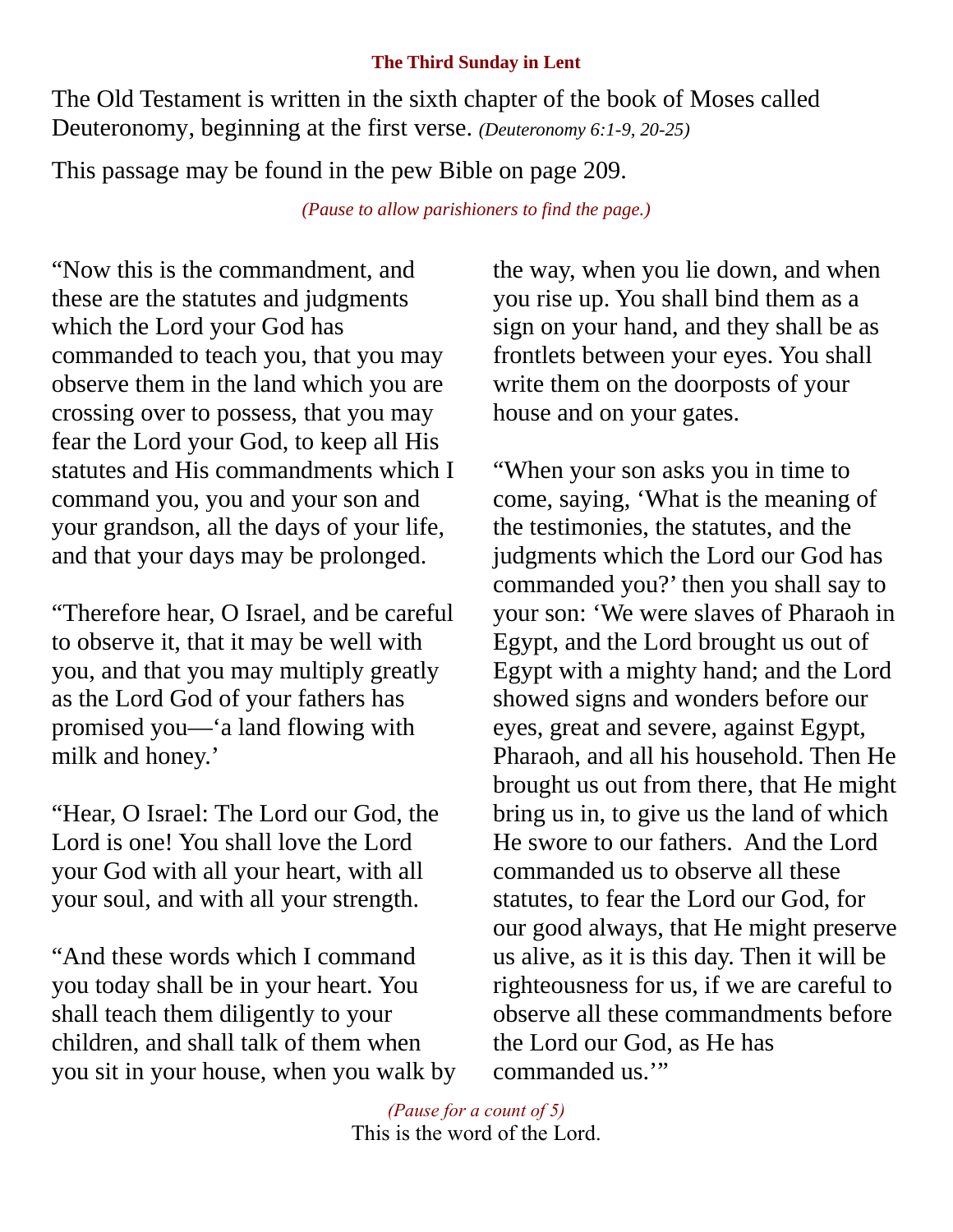## **The Third Sunday in Lent**

**Psalm 25:** *(1-9)*

1 UNTO thee, O Lord, will I lift up my soul; my God, I have put my trust in thee: \* O let me not be confounded, neither let mine enemies triumph over me.

2 For all they that hope in thee shall not be ashamed; \* but such as transgress without a cause shall be put to confusion.

3 Show me thy ways, O Lord, \* and teach me thy paths.

4 Lead me forth in thy truth, and learn me: \* for thou art the God of my salvation; in thee hath been my hope all the day long.

5 Call to remembrance, O Lord, thy tender mercies, \* and thy lovingkindnesses, which have been ever of old.

6 O remember not the sins and offences of my youth; \* but according to thy mercy think thou upon me, O Lord, for thy goodness.

7 Gracious and righteous is the Lord ; \* therefore, will he teach sinners in the way.

8 Them that are meek shall he guide in judgment; \* and such as are gentle, them shall he learn his way.

9 All the paths of the Lord are mercy and truth, \* unto such as keep his covenant and his testimonies.

10 For thy Name's sake, O Lord, \* be merciful unto my sin; for it is great.

11 What man is he that feareth the Lord? \* him shall he teach in the way that he shall choose.

12 His soul shall dwell at ease, \* and his seed shall inherit the land.

13 The secret of the Lord is among them that fear him; \* and he will show them his covenant.

14 Mine eyes are ever looking unto the Lord; \* for he shall pluck my feet out of the net.

15 Turn thee unto me, and have mercy upon me; \* for I am desolate, and in misery.

16 The sorrows of my heart are enlarged: \* O bring thou me out of my troubles.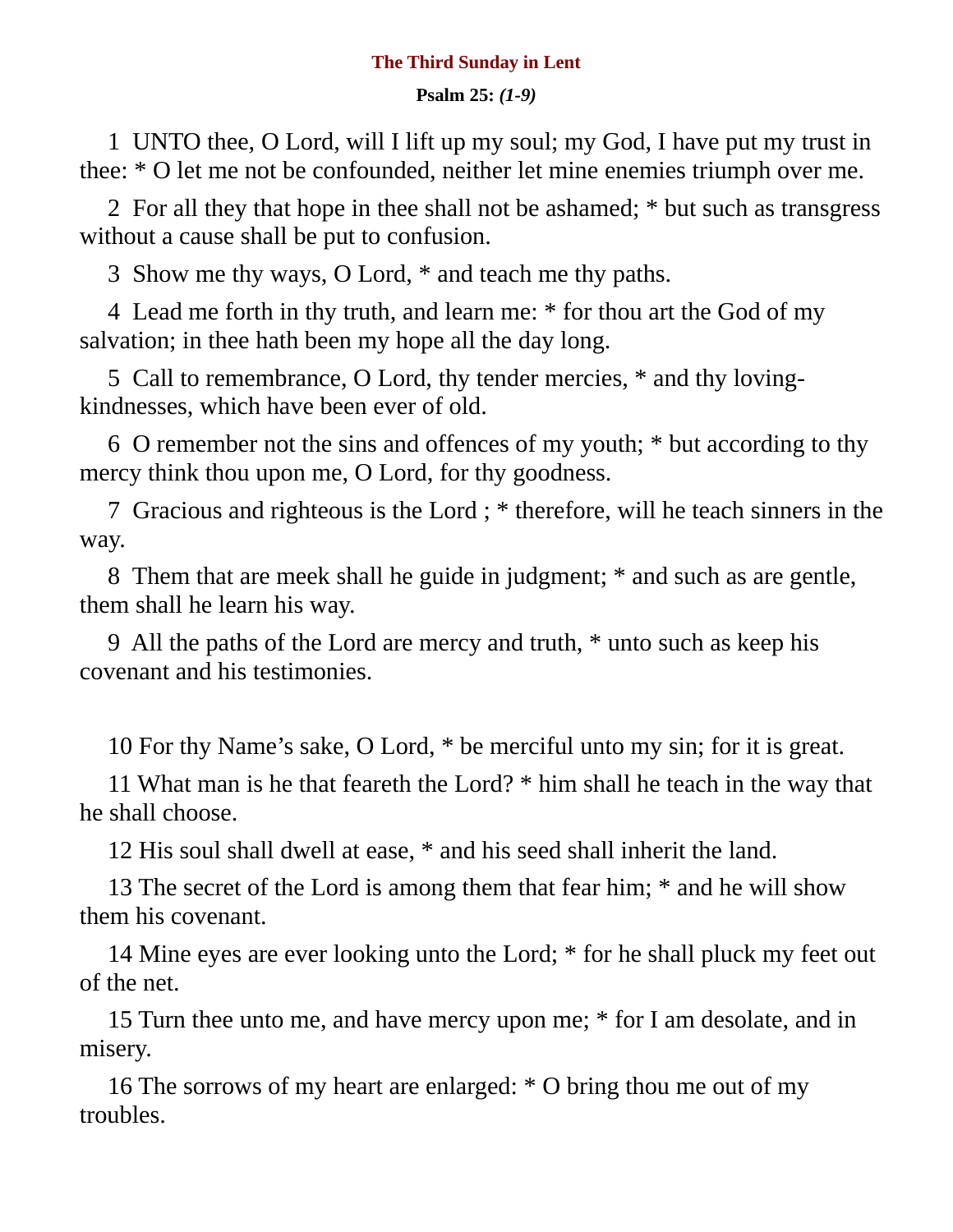17 Look upon my adversity and misery, \* and forgive me all my sin.

18 Consider mine enemies, how many they are; \* and they bear a tyrannous hate against me.

19 O keep my soul, and deliver me: \* let me not be confounded, for I have put my trust in thee.

20 Let perfectness and righteous dealing wait upon me; \* for my hope hath been in thee.

21 Deliver Israel, O God, \* out of all his troubles.

*Glory be…*